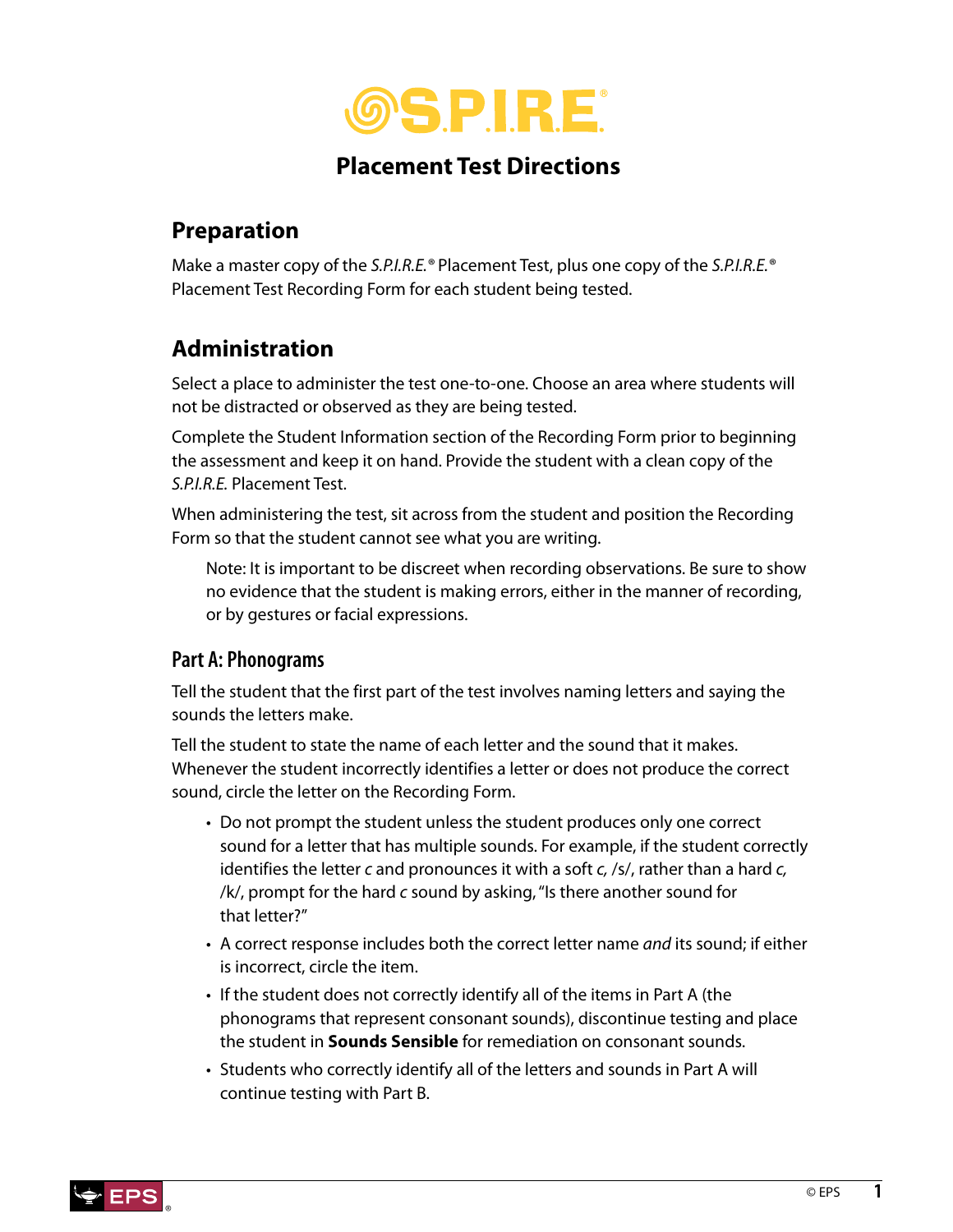#### **Part B: Word Lists**

Part B is a series of word lists organized by level and concept. It includes words for every concept taught in *S.P.I.R.E.*, Levels 1–6.

Nonsense words are included in Part B. These are provided to assess decoding skill and set it apart from sight recognition. They do not appear elsewhere in *S.P.I.R.E.* Explain to the student that some of the words he or she will read are nonsense words and have no meaning, but should be read as if they were real words.

To administer Part B of the test, tell the student to start reading the word lists, beginning with the Level 1 Word List. Explain that he or she will read each word aloud, slowly and clearly, as you listen carefully.

As the student reads this list of words, follow along and complete a running record of student errors on the Recording Form by circling each word the student decodes incorrectly. As you mark errors, keep in mind that the discontinue point for each word list is 8 errors. The errors do not have to be consecutive.

- To accurately assess the student's ability to decode, do not prompt the student.
- If a student completes a word list with fewer than 8 errors, move on to the next word list or level.
- The student is placed at the level at which the discontinue point is reached. For example, if the student makes 8 errors while reading Level 3 Word List B, the student is placed in Level 3 of *S.P.I.R.E*.
- If the student does not read with fluency or automaticity, but decodes correctly, do not mark the word incorrect. The student may require additional fluency and automaticity instruction and practice, but should not be held back in placement.

When testing is complete, indicate the student's placement in *S.P.I.R.E.®* on the Recording Form.

Note: the *S.P.I.R.E. Initial Placement Assessment* (IPA), which offers a more extensive diagnostic assessment for placement in *S.P.I.R.E.*, is available for purchase.